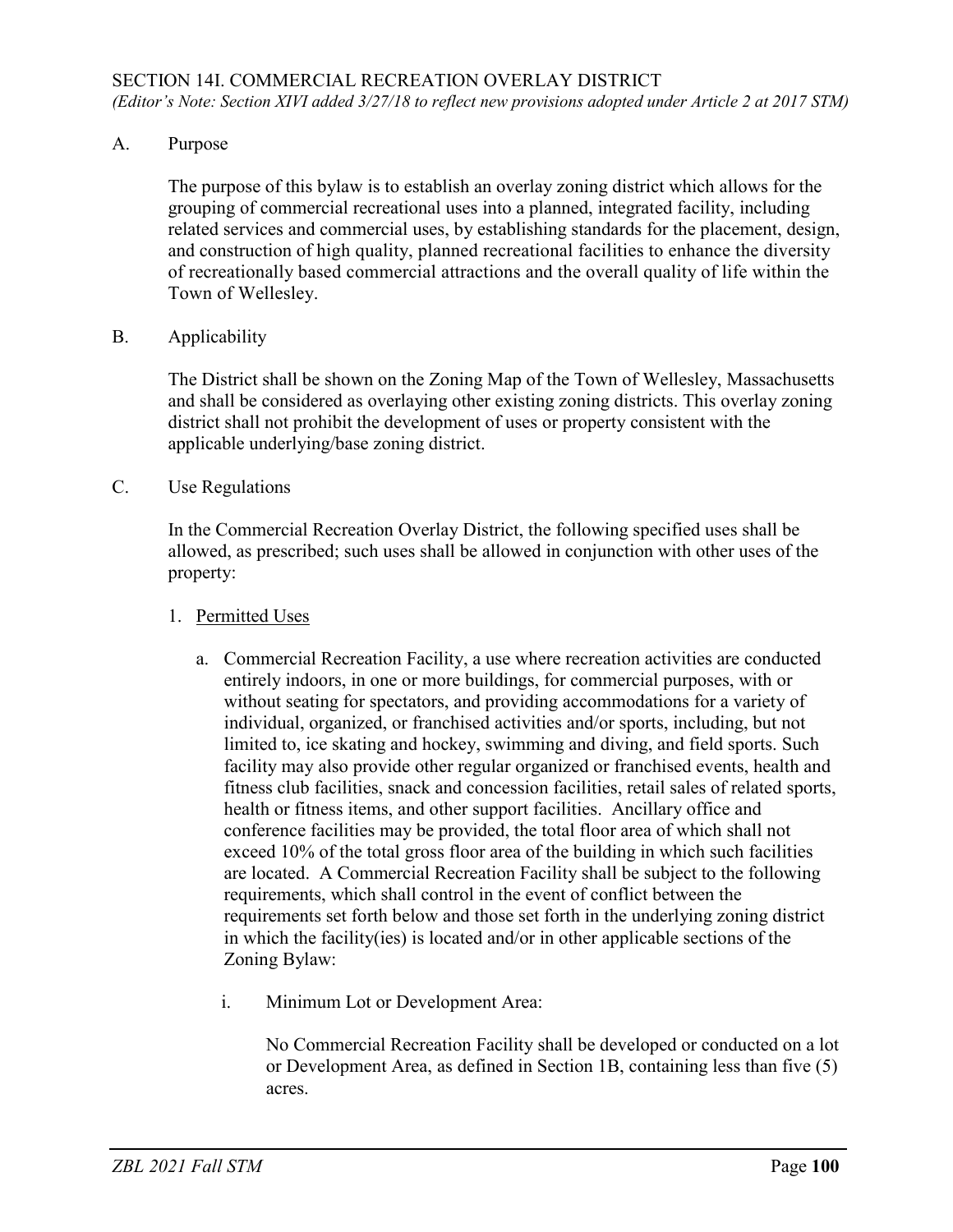ii. Setback/Yard Requirements:

Front Yard: The Front Yard depth shall be at least 30 feet;

Side Yard: Each Side Yard shall have a depth of at least 20 feet; provided, however, that where the lot abuts a lot located in the Parks, Recreation, and Conservation District or Single Residence District zoning district, the Side Yard depth shall not be less than 50 feet.

Rear Yard: The Rear Yard depth shall be at least 40 feet; provided, however, that where the lot abuts a lot located in the Parks, Recreation, and Conservation District or Single Residence District zoning district, the Rear Yard depth shall not be less than 50 feet.

iii. Building Height:

Building height, as regulated in Section 20, shall not exceed a maximum of 50 feet.

iv. Floor Area Ratio:

Floor Area Ratio shall not exceed a maximum of 0.39.

v. Open Space/Lot Coverage:

The minimum required Open Space shall be 40%.

vi. Signage:

Signs shall comply with the requirements of Section 22A, Signs, and, for the purposes of regulation under such section, this District shall be considered to be a Commercial District Fronting Worcester Street as defined therein.

vii. Off-Street Parking; Required Parking:

Off-street parking shall comply with the requirements of Section 21 except that within such section there is no required parking established for this District or use, therefore, the required parking for this use shall be one space for every 3 permanent spectator seats, which shall include folding bleachers that are attached to buildings, but not less than one space per 1,000 square feet of floor area of buildings.

b. Any similar indoor recreational use not listed above may be allowed with the issuance of a special permit, as hereinafter provided in Section 25 after the determination by the Special Permit Granting Authority that the proposed use is similar to one or more of the uses specifically authorized in this Section.